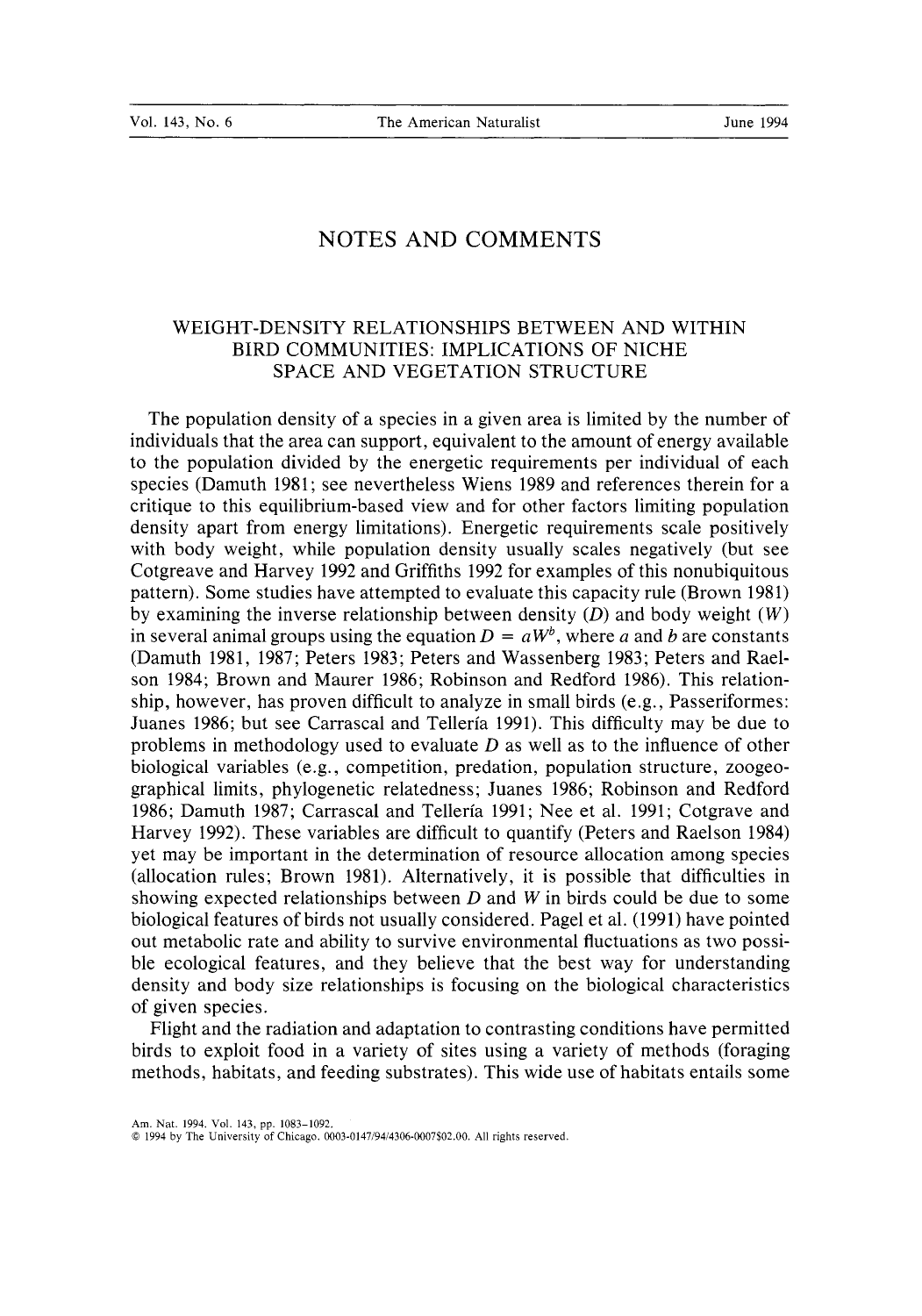body weight restrictions: small birds have adaptations for foraging on slender and pliable substrates, like twigs and foliage, that require higher maneuverability (Croxall 1977; Norberg 1977; Alatalo 1982; Winkler and Leisler 1985; Carrascal et al. 1990; Gustafsson 1988 at the intraspecific level). Body weight could thus figure importantly in an allocation rule restricting use of some arboreal substrates, through its allometric effects on morphological shape and biomechanical functions (Peters 1983). Therefore, bird assemblages that exploit the firmest (e.g., ground, trunk, thick branches) substrates should contain heavier species than assemblages that exploit twigs and foliage. Analysis of al1 assemblages belonging to a community should show that the greater the significance of slender and pliable substrates (e.g., foliage), the lower the average weight of member species. This trend is opposite to the postulated size increase of species weights along successional series (Odum 1969; but see Smith and MacMahon 1981; Glowacinski and Weiner 1983).

These differences in mean body weight of bird species belonging to different assemblages, resulting from ecomorphological constraints, merit a detailed analysis to clarify the energetic implications of the relationships between  $W$  and  $D$ . Some authors have suggested that energy use of ecologically and taxonomically similar populations is independent of body size (Damuth 1981, 1987; Carrascal and Tellería 1991), while others support the view that energy use should be higher in larger (Brown and Maurer 1986, 1989; Maurer and Brown 1988; Du Toit and Owen-Smith 1989; Pagel et al. 1991) or smaller species (Harvey and Lawton 1986). This controversy may be due to ignorance of the range of variation of body weight in the species under study (a problem of size scale). In effect, if  $b$  is a function of the mean body weight of bird species in assemblages, does this result in differences in energy allocation related to bird size among assemblages? If so, the understanding of variation of b within bird communities requires knowledge of habitat structure and the ecological niches of each species (e.g., a previous autecological study of the species).

In this note, we develop two different analyses that compare bird communities on two distinct spatial scales. The first approach incorporates information on foraging behavior to analyze body weight-density relationships within different assemblages (according to substrate use). This is a large-scale comparison that emphasizes similarities among forest bird communities in widely different forest habitats across two continents; species from different habitats and continents are assigned to the same set of foraging assemblages. The second analysis compares communities of birds in the same geographical region, analyzing the allometric relationship of population density for al1 species in the same community. The results are compared across a systematically varying environmental gradient (foliage volume).

### METHODS

To analyze the relationship between mean body weight of assemblages and rate of density change with bird size, we reviewed studies on bird use of space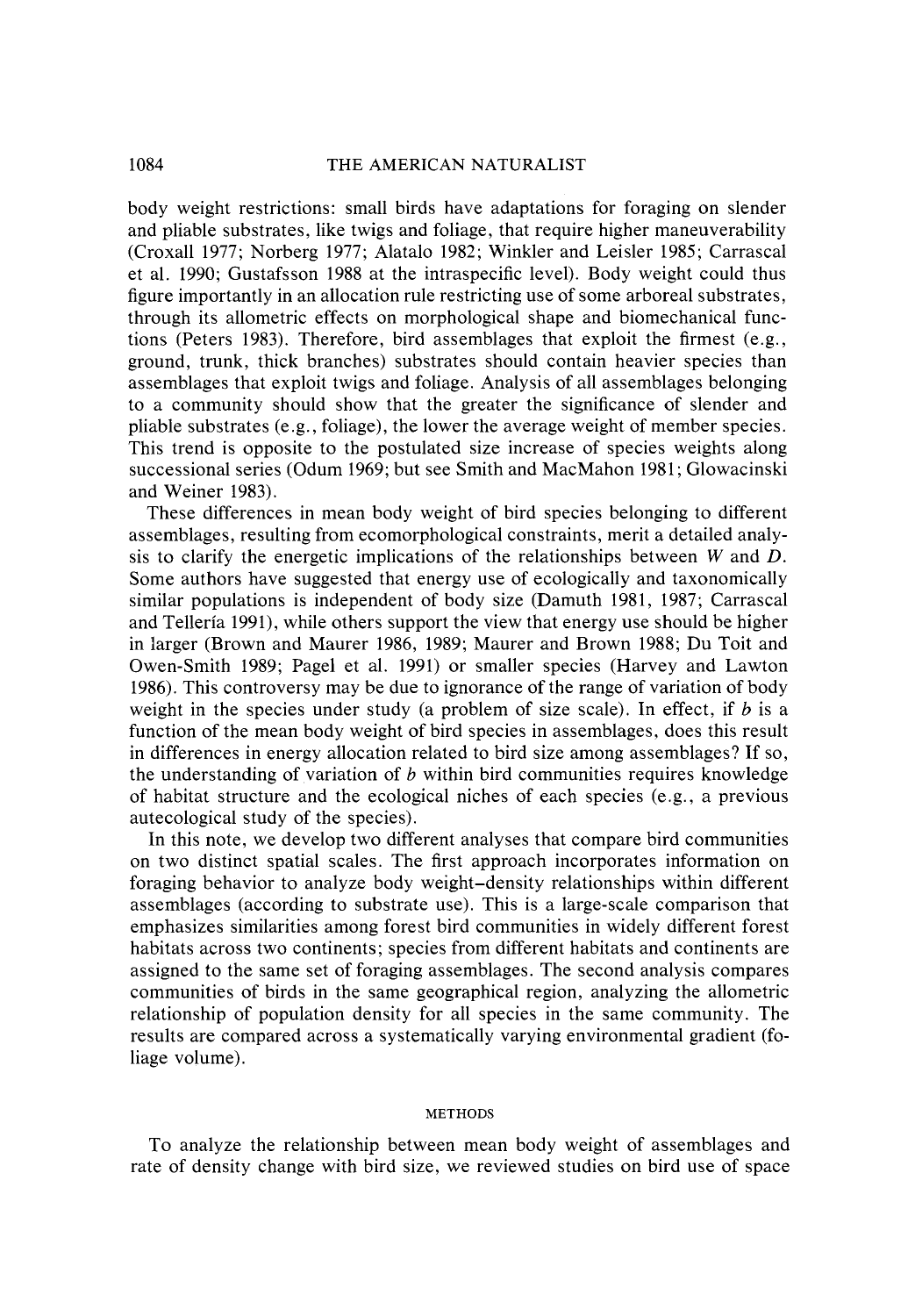during the breeding season in five woodland communities of North America (Holmes et al. 1979, 1986; Sabo 1980; Rosenberg et al. 1982; Landres and MacMahon 1983) and in two of Europe (Carrascal et al. 1987). We have not considered studies dealing with a very limited guild  $(\leq 5$  species; few species and thus low degrees of freedom), those in which species' weights were not available, or those with a very incomplete description of substrate use by species. Species densities within assemblages exploiting ground, trunks, branches, and foliage in each forest were obtained by weighting species density by the percentage of foraging observations recorded on each substrate. As some authors grouped branches according to their diameter (e.g.,  $\lt 1$  cm,  $1-10$  cm,  $\gt 10$  cm), in this study twigs ( $\lt 1$ -cm diameter) were grouped with foliage (deciduous leaves or needles), and thick branches  $(> 10$  cm diameter) with trunks.

The second analysis, focused at the community level, was performed on data on passerine density and vegetation structure of 17 habitats in northern Spain (43"N, 3"W) differing in foliage height diversity and volume (data from Carrascal 1987). A principal components analysis of 16 structural and floristic variables provided a first principal component related to structural complexity (vegetation layer diversity and foliage density; Carrascal 1987). This structural component was highly correlated ( $P < .001$ ) with tree height and density. Therefore, we use the product of tree height and tree density to work with a simple and easily interpretable measurement of foliage volume. For each of the 17 bird communities, we calculated the slope  $(b)$  of the log-log regression model of species density on bird weight (number of species ranged between five and 22). Body weight of species was taken from Perrins (1987) as the mean weight of males and females, or as the average value of body weight range.

In both within- and between-community-level analyses, species heavier than 350 g were excluded as they are usually censused inaccurately by methods employed to record small passerine abundance (Tellería 1986). Birds were censused by means of the line transect method using belts of 25 m at each side of the transect. Minimum area censused for each of the 17 habitats in northern Spain was 40 ha. Densities refer to breeding period when the considered species are mainly insectivorous and territorial. Therefore, our analyses have been performed with a methodologically and biologically homogeneous group.

Finally, the validity of the allometric relationship between body weight and density has been tested by removing the effect of phylogeny (i.e., species share similar attributes because of recent common ancestry, so they do not constitute independent points for statistical analysis; Felsenstein 1985). We have analyzed the correlation between body weight and maximum ecological density of 40 terrestrial passerine species censused in 17 habitats of northern Spaih (see Carrascal and Tellería 1991 for justification of the selection of maximum ecological densities  $[D<sub>max</sub>]$  at a between-habitat level). For analysis, we have applied the independent contrasts method of Felsenstein (1985). The phylogeny used as the basis for this analysis was obtained from Sibley and Ahlquist (1990; a study of molecular systematics using DNA-DNA hybridization), because this is the only systematic analysis of whole birds providing phylogenetic topology for many genera. These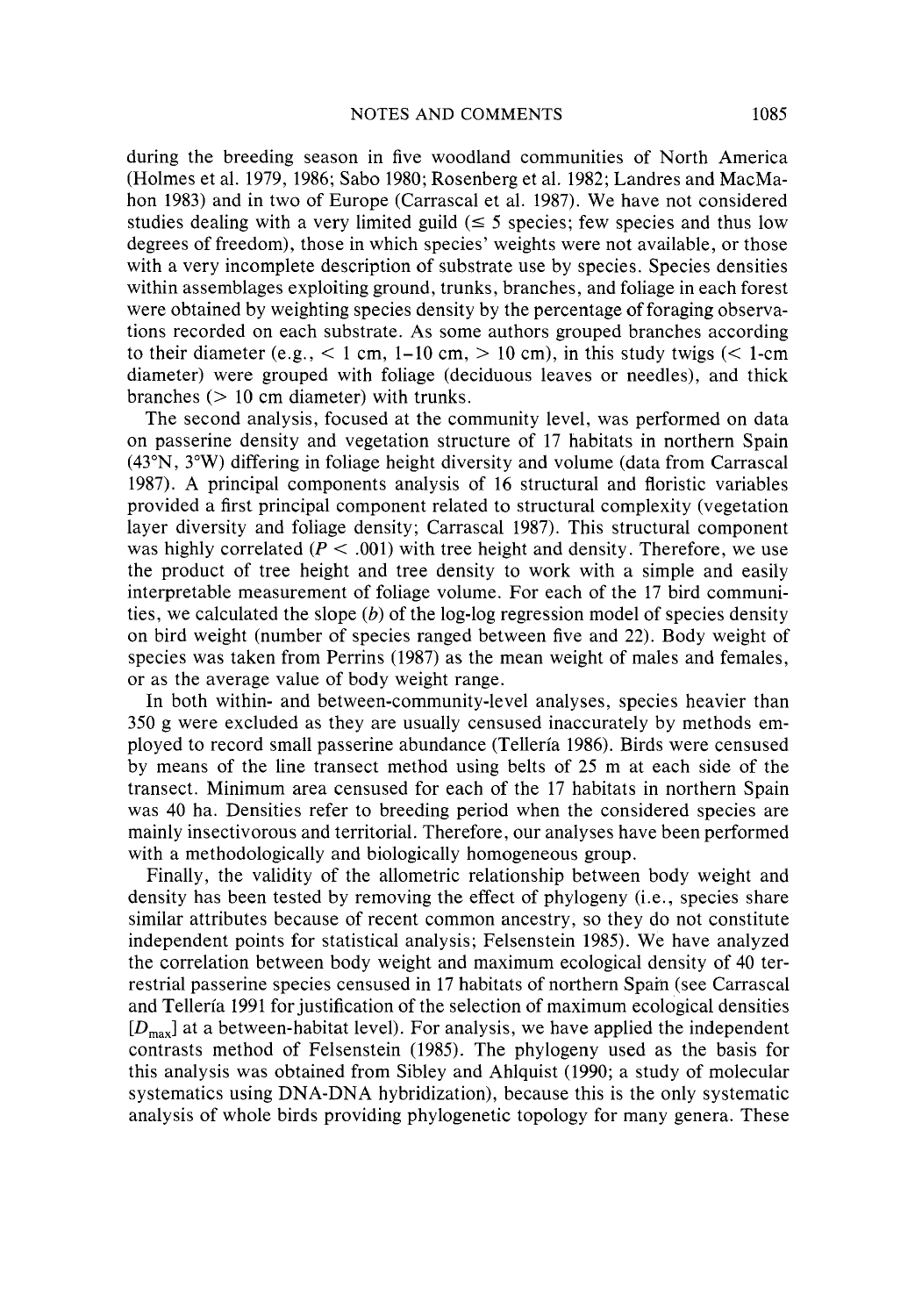40 passerine species were grouped (average of body weight and maximum density) into 28 genera because of lack of phylogenetic data at the species level. We have used a punctuational model of evolution (FLlP method in Martins and Garland 1991), as Sibley and Ahlquist (1990) did not analyze and provide delta values of DNA-DNA hybridization for some genera in our sample (Cettia, Pyrrhocorax, Oenanthe, Pyrrhula, and Serinus; inclusion of these genera in the phylogenetic tree was easy considering Sibley and Ahlquist's [1990] comments on each family). The FLlP method for analyzing independent contrasts has proved to be a proper comparative approach in terms of both power and statistical estimation (Martins and Garland 1991). To test whether the branch lengths being used yield adequate standardization of contrasts when using Felsenstein's (1985) method, we plotted absolute values of standardized independent contrast for the foliagevolume index and maximum ecological density, plus their standard deviations (independent contrasts and their standard deviations computed with CMSINGLE program by Martins and Garland 1990; Garland et al. 1992). For none of these two traits being analyzed did the bivariate scatterplots indicate any significant trend  $(P > 0.1)$ . Thus, branch lengths in figure 3 adequately standardized the independent contrasts. We developed analyses using programs by Martins and Garland (1990). Therefore, our phylogenetic analysis of the correlated evolution of body weight and density can be considered conservative because of the reduction of original sample size (species-specific values).

## RESULTS AND DISCUSSION

Mean body weight of assemblages decreased as thinness and pliability of foraging substrates increased (fig. 1A). The relationship between  $D$  and  $W$  within each assemblage, as shown by slopes from allometric equations  $(b)$ , gave an inverse association with thinness of foraging substrates (sample sizes for regressions ranged between five and 17, with an average of 10 species per assemblage; fig. 1B). Slope b was positively correlated with mean weight (weighted by density) of birds in each assemblage (log-log correlation:  $r = 0.51$ ,  $n = 28$ ; this correlation should be considered as a tentative one because of nonindependence between b and  $W$ ). That is, the lower the body weight of birds in assemblages, the more negative the slope of the allometric regression of  $D$  on  $W$ . These results support the view that bird assemblages show varying relationships between density and species' body weight within the niche space of communities. The W-D relationships, as measured by b, suggest that larger species are able to gain resources in proportion to their size, whereas smaller species have more equitable resource allocations and so show the expected D-W associations.

Analysis at the community level provided similar results (fig. 2). Average weight (weighted by density of each species) of bird communities decreased with increasing foliage-volume index (log-log regression:  $r = -0.704$ ,  $P = .002$ ,  $n =$ 17; fig. 2A). This trend, opposed to that postulated by Odum (1969), shows the problem of generalization in bird community analyses without considering the specific characteristics of environments and species (e.g., niche space) under study (see also Smith and MacMahon 1981; review in Wiens 1989). Slopes of the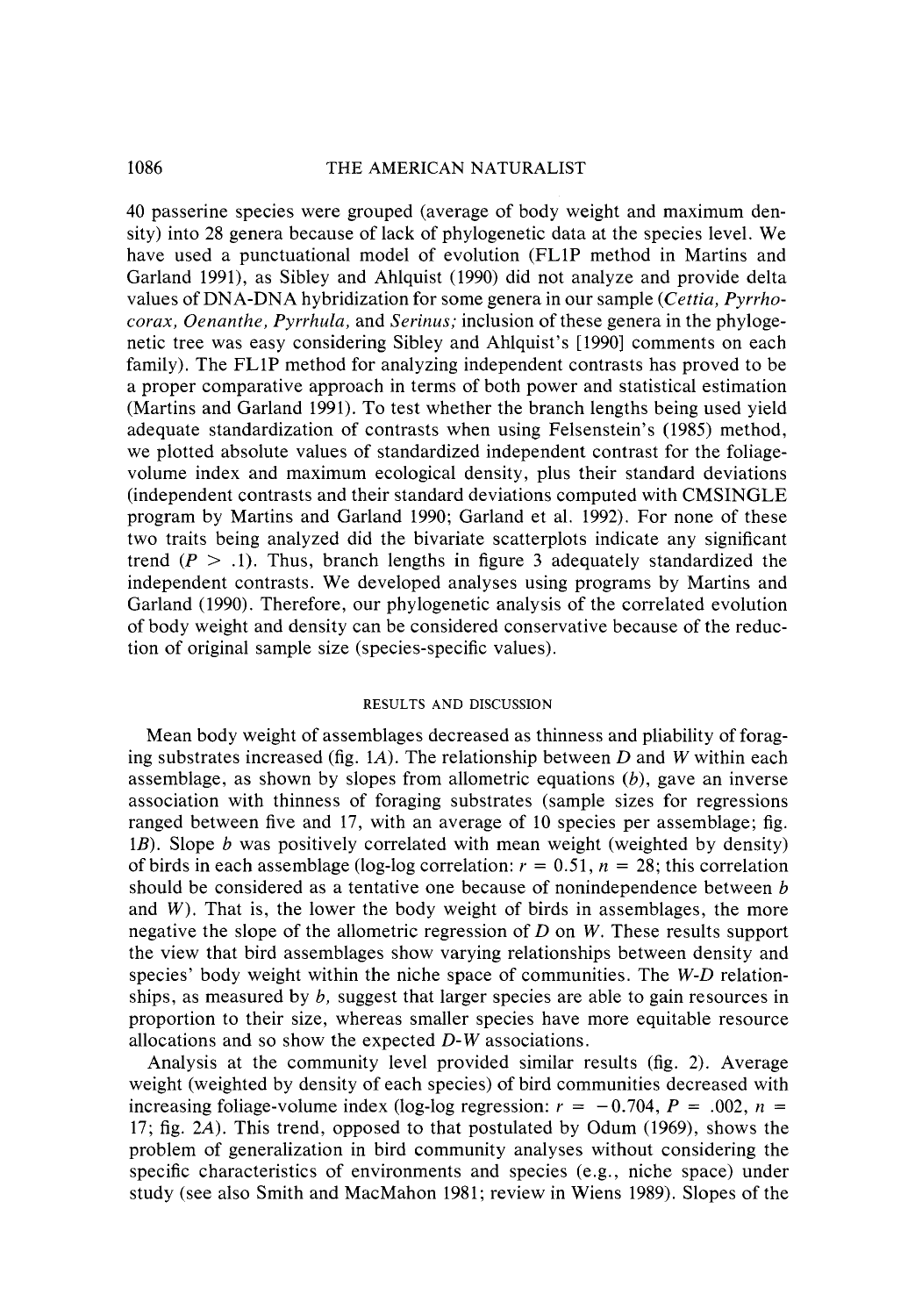

FIG. 1.—Mean body weights (A) and slopes of the allometric regressions (B) of density on body weight in bird species foraging on different substrates in seven bird communities. Sample sizes of regressions ranged between five and 17. Intervals represent mean  $\pm$  1 SE  $(n = 7$  in all cases).

allometric regressions of  $D$  on  $W(b)$  were inversely and significantly correlated with the foliage-volume index (log-log model:  $r = -0.761$ ,  $P = .0004$ ,  $n = 17$ ; fig. *2B)* and directly associated with average weight of bird communities (log-log model:  $r = 0.613$ ,  $n = 17$ ; significance not provided because of partial dependence between  $b$  and  $W$ ).

Nee et al. (1991) recently showed that phylogenetic relatedness might be an important indicator of the shape of the relationship between body size and abundance. Correlation coefficients between body weight and maximum ecological density in the 17 habitats of northern Spain was  $-0.457$ ; when compared with an empirical null distribution (500 simulations of the evolution of  $D_{\text{max}}$  and W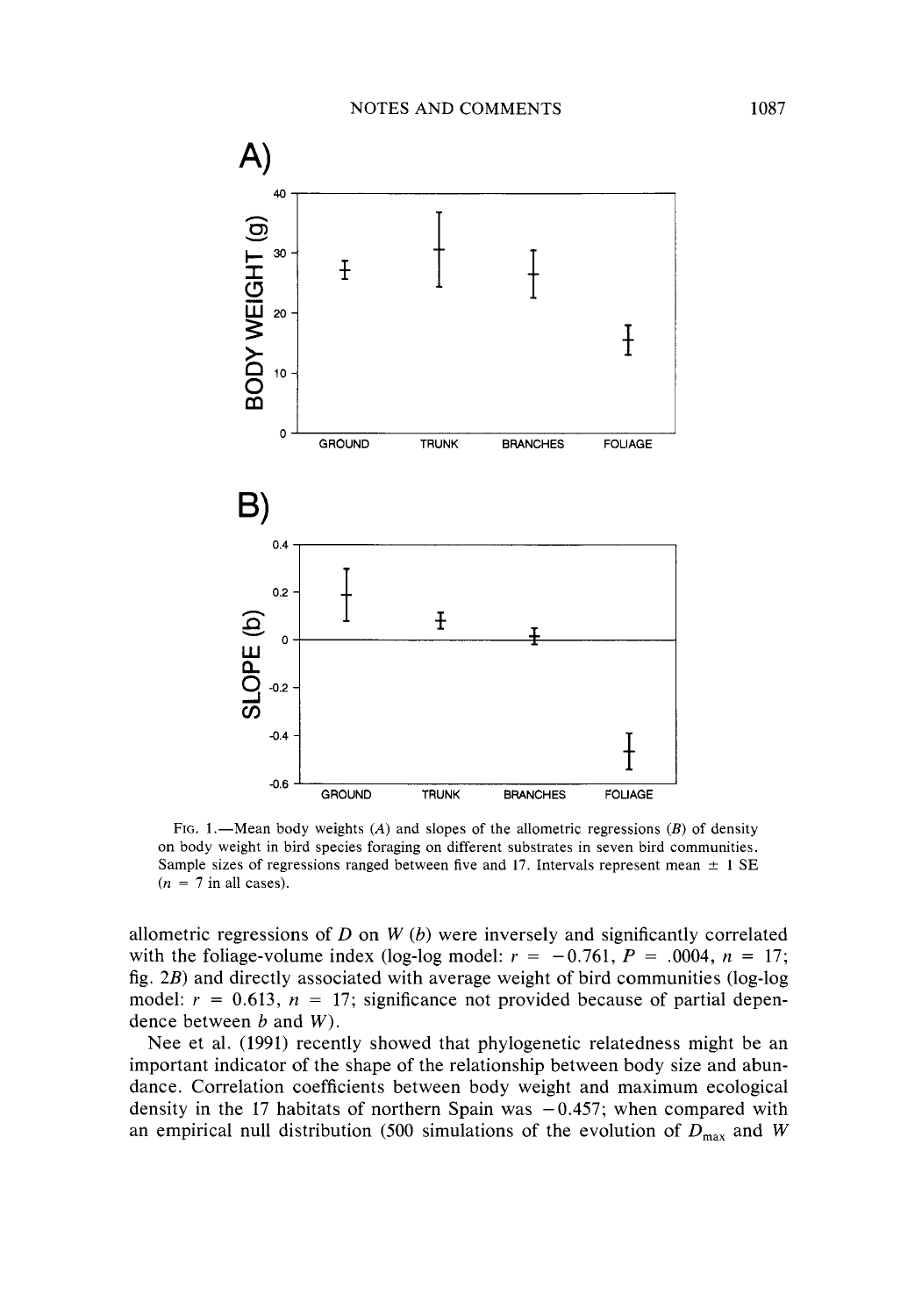

Fic 2.-Regressions of weighted averages of body weights **(A)** and slopes of allometric relationships (B) of W on D on a foliage-volume index (tree height  $\times$  tree density per 0.2 ha) in 17 bird communities.

along the known phylogeny in fig. **3)** the observed correlation was significant at  $P = .011$  (one-tailed *t*-test). This result points out that phylogenetic relatedness alone cannot explain the consistent patterns of change of  $b$  within and between communities. Therefore, the provocative result found on a wide geographical scale by Nee et al. (1991) must be corroborated on lower scales (as between habitats or within communities in which relationships between birds and resources are tighter) to attain generality and to avoid scale problems (Wiens 1989).

Our results allow us to evaluate whether population energy use  $(D \times E)$ , where  $E$  is the energy use per individual) of ecologically and taxonomically similar species is independent of body weight. This question is usually approached by comparing the values of coefficients (b and b') of the allometric equations  $D =$  $aW^b$  and  $E = cW^{b'}$  (Damuth 1981). If b is negative, as it usually is,  $|b| = |b'|$ means that population energy use is independent of body size; population energy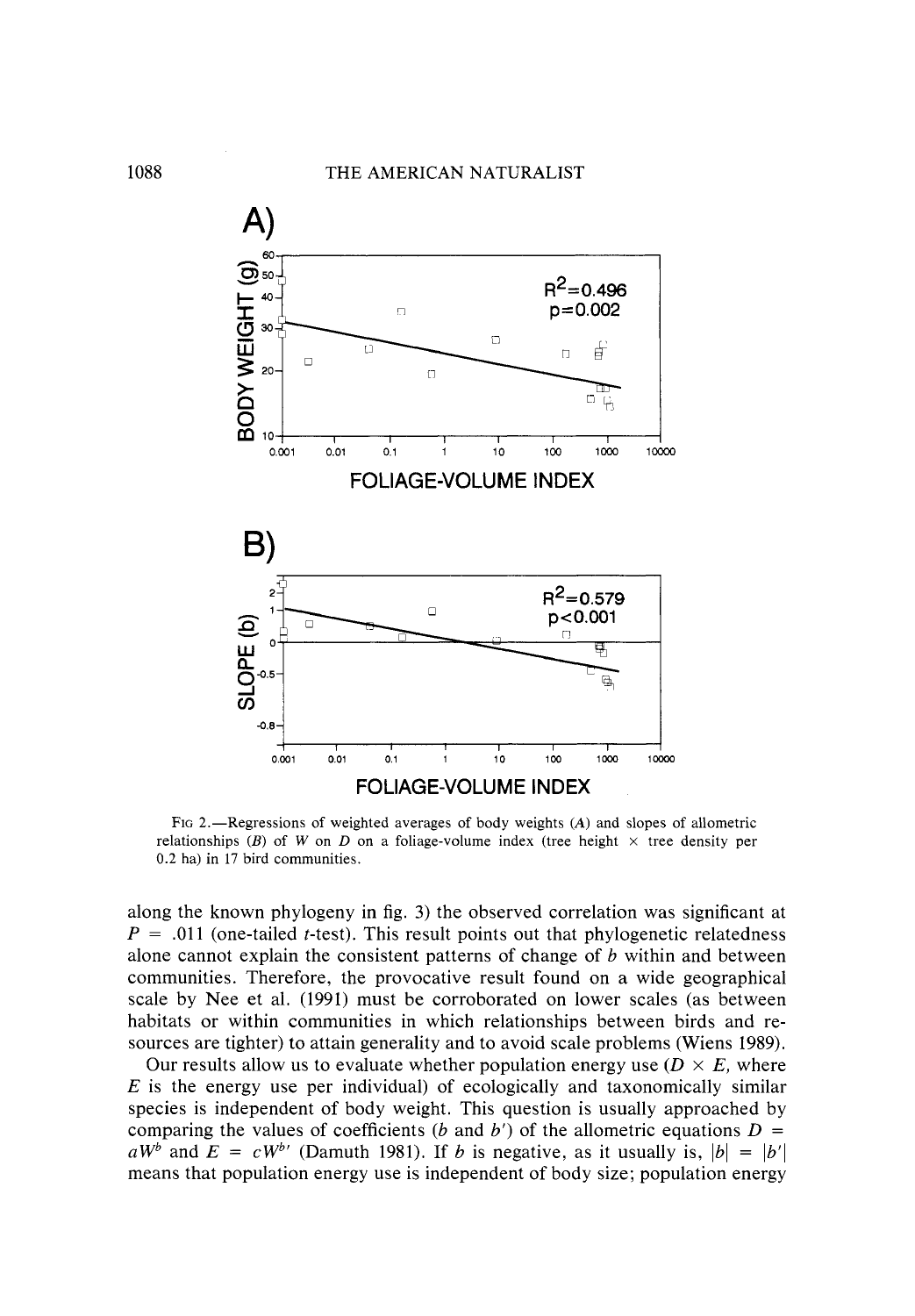| W     | $\mathsf{D}_{\mathsf{max}}$ |                  |
|-------|-----------------------------|------------------|
| 34.5  | 43                          | Lanius           |
| 165.5 | 10                          | Garrulus         |
| 320.5 | 10                          | Pyrrhocorax      |
| 97.5  | 2.0                         | * Turdus         |
| 16.0  | 32                          | Muscicapa        |
| 19.0  | 5.0                         | Erithacus        |
| 23.5  | 4.9                         | Oenanthe         |
| 17.0  | 3.3                         | Phoenicurus      |
| 15.5  | 4.4                         | Saxicola         |
| 21.5  | 3.5                         | Sitta            |
| 10.5  | 3.0                         | Troglodytes      |
| 10.0  | 7.0                         | Certhia          |
| 11.6  | 6.2                         | *Parus           |
| 8.0   | 3.0                         | Aegithalos       |
| 6.0   | 20.9                        | Regulus          |
| 18.2  | 3.9                         | * Sylvia         |
| 7.5   | 3.6                         | Phylloscopus     |
| 12.0  | 2.8                         | <b>Hippolais</b> |
| 15.0  | 2.8                         | Cettia           |
| 39.0  | 7.7                         | Alauda           |
| 22.0  | 3.6                         | Passer           |
| 24.0  | 3.7                         | Anthus           |
| 21.5  | 3.3                         | Prunella         |
| 21.5  | 14.4                        | Fringilla        |
| 11.5  | 2.8                         | Serinus          |
| 22.6  | 2.6                         | Carduelis        |
| 24.0  | 1.4                         | Pyrrhula         |
| 31.2  | 3.1                         | * Emberiza       |

# Felsenstein method of standardized contrasts: r=-0.457 p=0.011

FIG. 3.-Hypothesized phylogenetic relationships among the 28 genera of bird passerines in northern Spain. Genera with *asterisks* represent averages of two or more species. W, body weight in g;  $D_{\text{max}}$ , maximum ecological density. The *lower part* of the figure illustrates pairwise correlation between W and  $D_{\text{max}}$  using the Felsenstein method of standardized contrasts assuming a punctuational model of change.

use should be lower in larger species when  $|b| > |b'|$  and higher when  $|b| < |b'|$ or when *b* is positive. The average daily energy use of free-living birds scales allometrically as approximately  $W^{0.67}$  in all birds as a whole and  $W^{0.75}$  in passerines (Nagy 1987). Using this approach, the positive correlations found between *b* and mean body weight within and between communities show that larger species should use a disproportionately larger proportion of energy in severa1 "heavy" substrata (ground and trunk) and open habitats (grasslands, shrublands). This pattern is less pronounced in assemblages exploiting foliage or in habitats with a high foliage volume, in which smaller bird species predominate because of ecomorphological constraints (low body mass for hovering, hanging, and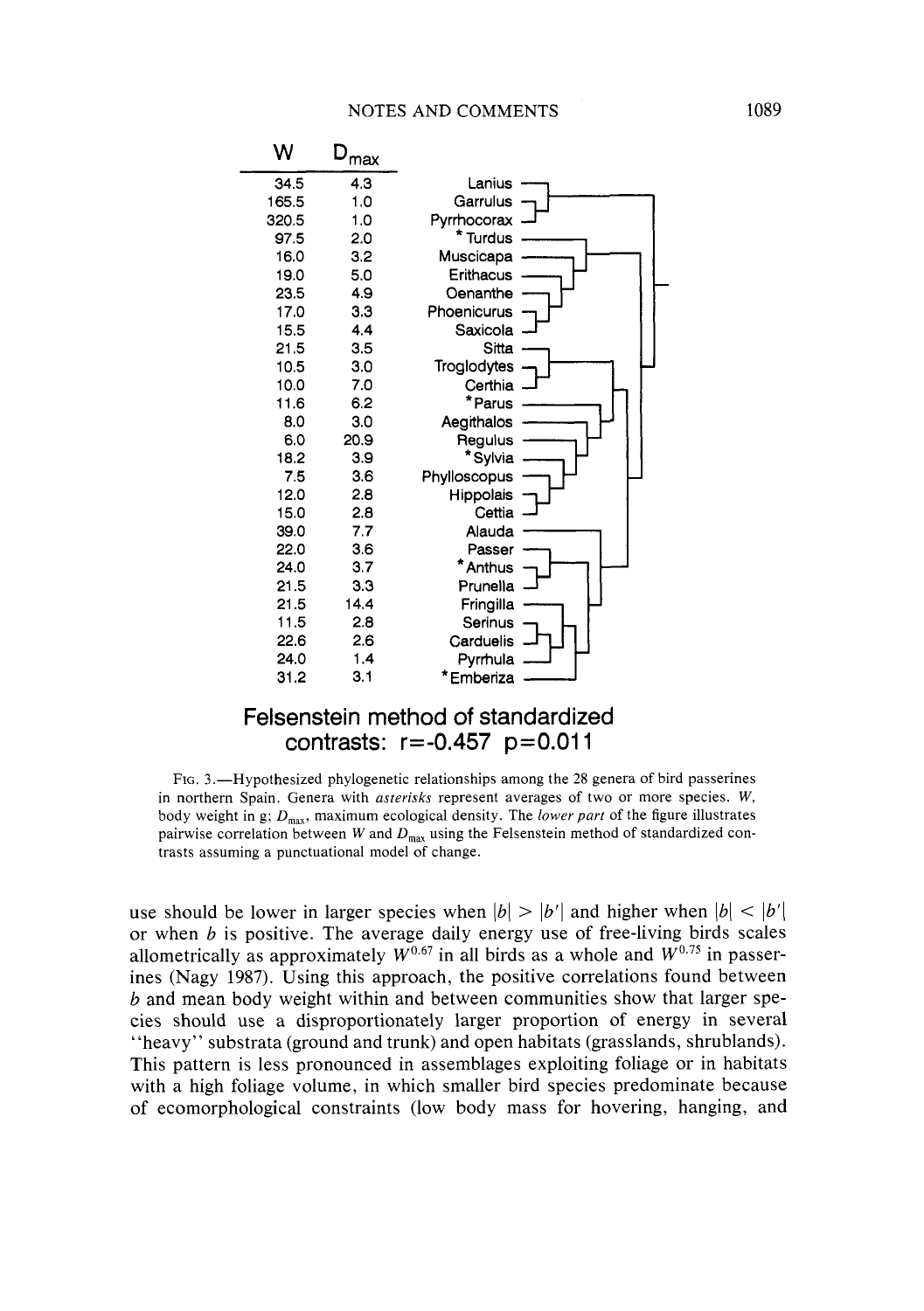pouncing among foliage). This general pattern supports the view of Brown and Maurer (1986) and Pagel et al. (1991) on the dominant use of energy by larger species, and it also shows how the relative importance of different-sized birds in a given community (and the energy allocation between different-sized species) is related to habitat structure. The results provided by this note illuminate the previously contrasting patterns obtained about resource extraction by species within communities (see, e.g., Damuth 1981 vs. Brown and Maurer 1986). The confusing patterns of the D-W relationships that are so frequently observed in birds could at least partly result from the use of bird densities obtained from habitats that, because of their different structure, provide different niche opportunities to species of different sizes. Therefore, a more autecological approach ought to be employed in the analysis of allometric relationships linking body weight to density.

### ACKNOWLEDGMENTS

P. Bateman kindly reviewed the English of the first draft of the manuscript. D. Evered, B. A. Maurer, F. A. Pitelka, J. Potti, and J. A. Wiens considerably improved an earlier version of this note. Discussion with R. Huey was especially enlightening. T. Garland kindly provided the CMAP package (Comparative Method Analysis Program). This work has been partially supported by the Spanish Ministry of Education and Science (D.G.I.C.Y.T. Project PB-86-0006-C02) and the Comunidad Autónoma de Madrid (Project C176/91).

#### LITERATURE CITED

- Alatalo, R. V. 1982. Multidirnensional foraging niche organization of foliage-gleaning birds in northern Finland. Ornis Scandinavica 13:56-71.
- Brown, J. H. 1981. Two decades of homage to Santa Rosalia: toward a general theory of diversity. American Zoologist 21 :877-888.
- Brown, J. H., and B. A. Maurer. 1986. Body size, ecological dominance and Cope's rule. Nature (London) 324:248-250.
- -. 1989. Macroecology: the division of food and space among species on continents. Science (Washington, D.C.) 243: 1145-1 150.

Camascal, L. M. 1987. Relaciones entre avifauna y estructura de la vegetación en el Pais Vasco Atlántico. Ph.D. diss. Universidad Complutense, Madrid.

- Carrascal, L. M., and J. L. Tellería. 1991. Bird size and density: a regional approach. Amencan Naturalist 138:777-784.
- Carrascal, L. M., J. Potti, and F. J. Sánchez-Aguado. 1987. Spatio-temporal organization of the bird communities in two Mediterranean montane forests. Holarctic Ecology 10:185-192.
- Camascal, L. M., E. Moreno, and J. L. Tellería. 1990. Ecornorphological relationships in a group of insectivorous birds of temperate forests in winter. Holarctic Ecology 13:105-111.
- Cotgreave, P., and P. H. Harvey. 1992. Relationships between body size, abundance and phylogeny in bird communities. Functional Ecology 6:248-256.
- Croxall, J. P. 1977. Feeding behaviour and ecology of New Guinean rainforest insectivorous passerines. Ibis 119:113-146.
- Damuth, J. 1981. Population density and body size in mammals. Nature (London) 290:699-700.

<sup>.</sup> 1987. Interspecific allornetry of population density in marnmal and other animals: the indepen-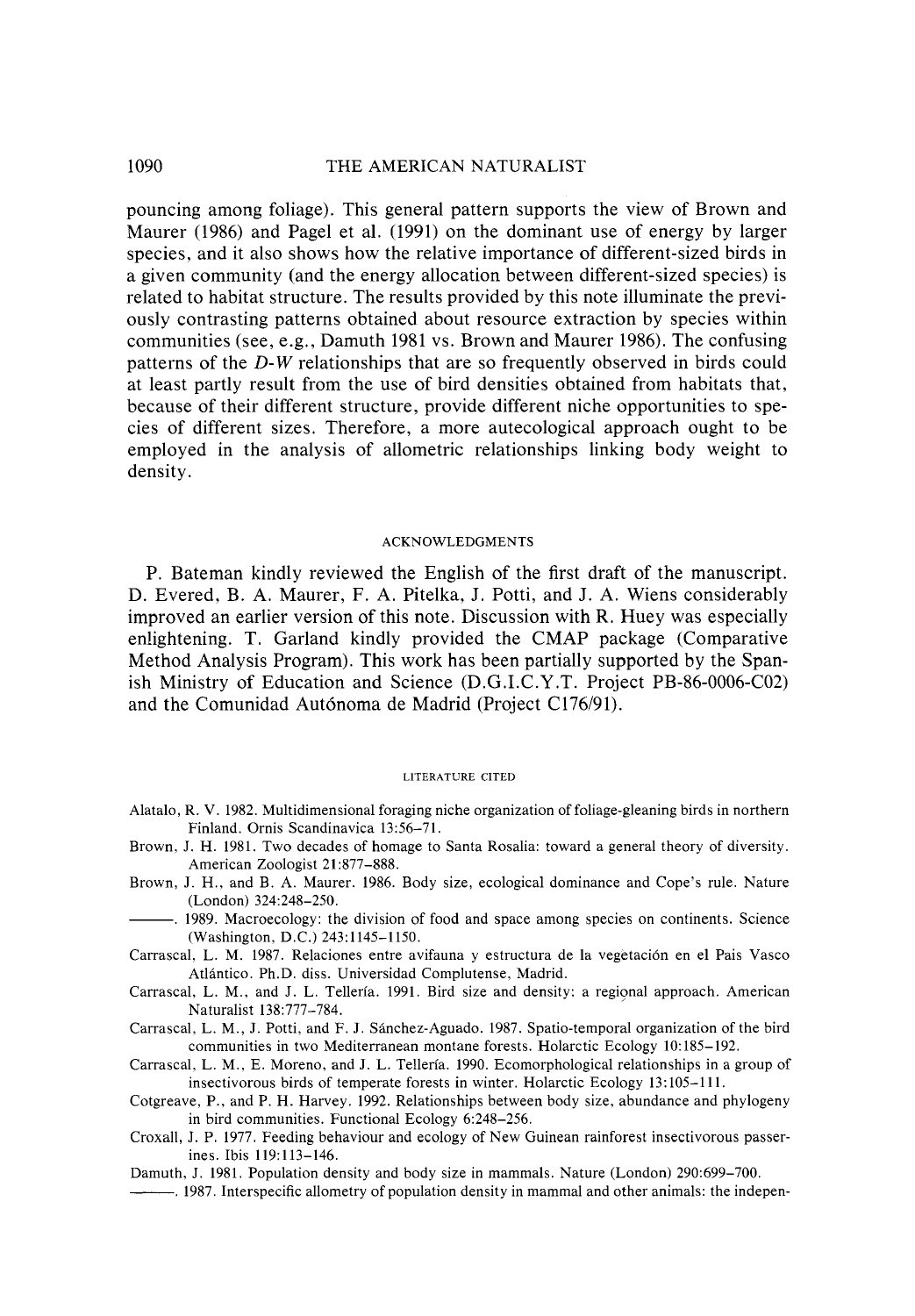dence of body mass and population energy-use. Biological Journal of the Linnean Society 31:193-246.

Du Toit, J. T., and N. Owen-Smith. 1989. Body size, population metabolism, and habitat specialization among large African herbivores. American Naturalist 133:736-740.

Felsenstein, J. 1985. Phylogenies and the comparative method. American Naturalist 125:1–15.

- Garland, T., P. H. Harvey, and A. R. Ives. 1992. Procedures for the analysis of comparative data using phylogenetically independent contrasts. Systematic Biology 41:18-32.
- Glowacinski, Z., and J. Weiner. 1983. Successional trends in the energetics of forest bird communities. Holarctic Ecology 6:305-314.
- Griffiths, D. 1992. Size, abundance and energy use in communities. Journal of Animal Ecology 61: 307-315.
- Gustafsson, L. 1988. Foraging behaviour of individual coal tits, *Parus ater*, in relation to their age, sex, and morphology. Animal Behaviour 36:696-704.
- Harvey, P. H., and J. H. Lawton. 1986. Patterns in three dimensions. Nature (London) 324:212.
- Holmes, R. T., R. E. Bonney, and S. W. Pacala. 1979. Guild structure of the Hubbard Brook bird community: a multivariate approach. Ecology  $60:512-520$ .
- Holmes, R. T., T. W. Sherry, and F. W. Sturges. 1986. Bird community dynamics in a temperate deciduous forest: long-term trends at Hubbard Brook. Ecological Monographs 56:201-220.
- Juanes, F. 1986. Population density and body size in birds. American Naturalist 128:921-929.
- Landres, P. B., and J. A. MacMahon. 1983. Community organization of arboreal birds in some oak woodlands of western North America. Ecological Monographs 53:183-208.
- Martins, E. P., and T. Garland. 1990. CMAP: comparative method analysis program. Available on request from T. Garland, Department of Zoology, Birge Hall, 430 Lincoln Drive, University of Wisconson-Madison, Madison, Wis. 57306.
- . 1991. Phylogenetic analyses of the correlated evolution of continuous characters: a simulation study. Evolution 45:534-557.
- Maurer, B. A,, and J. H. Brown. 1988. Distribution of energy use and biomass among species of North American terrestrial birds. Ecology 69:1923-1932.
- Nagy, K. A. 1987. Field metabolic rate and food requirement scaling in mammals and birds. Ecological Monographs 57:111-128.
- Nee, S., A. F. Read, J. J. D. Greenwood, and P. H. Harvey. 1991. The relationship between abundance and body size in British birds. Nature (London) 351:312-313.
- Norberg, R. A. 1977. An ecological theory on foraging time and energetic choice of optimal foodsearching method. Journal of Animal Ecology 46:511-529.
- Odum, E. P. 1969. The strategy of ecosystem development. Science (Washington, D.C.) 164:262- 270.
- Pagel, M. D., P. H. Harvey, and H. C. J. Godfray. 1991. Species-abundance, biomass, and resourceuse distributions. American Naturalist 138:836-850.
- Perrins, C. 1987. Birds of Britain and Europe. Collins, London.
- Peters, R. H. 1983. The ecological implications of body size. Cambridge University Press, New York.
- Peters, R. H., and J. V. Raelson. 1984. Relation between individual size and mammalian population density. American Naturalist 124:498-517.
- Peters, R. H., and K. Wassenberg. 1983. The effect of body size on animal abundance. Oecologia (Berlin) 60:89-96.
- Robinson, J. G., and K. H. Redford. 1986. Body size, diet, and population density of Neotropical forest mammals. American Naturalist 128:665-680.
- Rosenberg, K. V., R. D. Ohmart, and B. W. Anderson. 1982. Community organization of riparian breeding birds: response to an annual resource peak. Auk 99:260-274.
- Sabo, S. R. 1980. Niche and habitat relations in subalpine bird communities of the White Mountains of New Hampshire. Ecological Monographs 50:241-259.
- Sibley, C. G., and J. E. Ahlquist. 1990. Phylogeny and classification of birds. Yale University Press, New Haven, Conn.
- Smith, K. G., and J. A. MacMahon. 1981. Bird communities along a montane sere: community structure and energetics. Auk 98:8-28.
- Tellería, J. L. 1986. Manual para el censo de los vertebrados terrestres. Raices, Madrid.